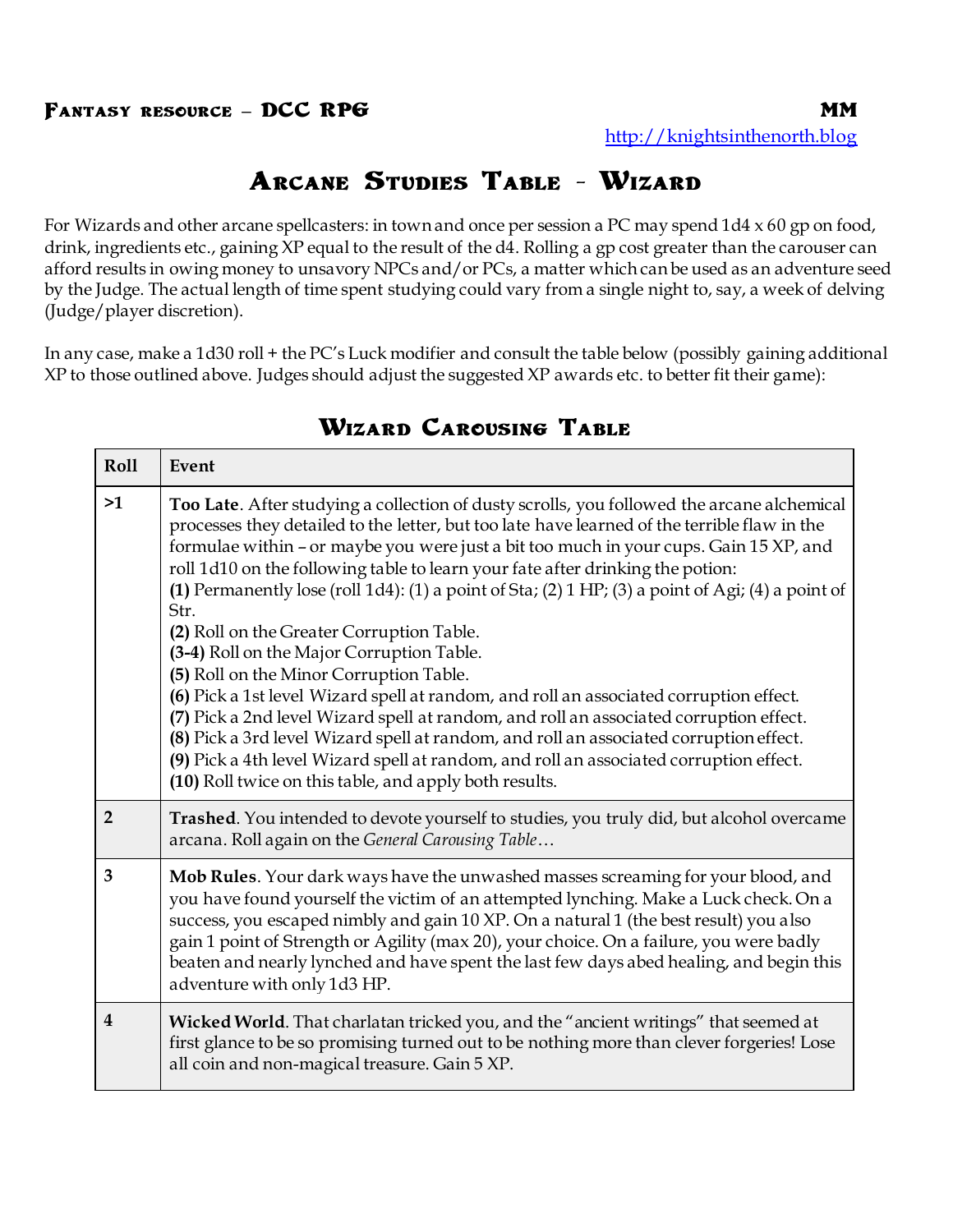| 5  | Immaculate Deception. The young boy seemed a promising candidate for apprentice-<br>ship, but it was just a scam, and now he has robbed you blind and run off! Lose 1d6x100<br>gold and treasure (or whatever you have available) as you plot revenge. Gain 5 XP.                                                                                                                                                                                                                                                                                                                                                                                                                                                                                                                                                                                                  |
|----|--------------------------------------------------------------------------------------------------------------------------------------------------------------------------------------------------------------------------------------------------------------------------------------------------------------------------------------------------------------------------------------------------------------------------------------------------------------------------------------------------------------------------------------------------------------------------------------------------------------------------------------------------------------------------------------------------------------------------------------------------------------------------------------------------------------------------------------------------------------------|
| 6  | <b>Conjuration.</b> The summoning detailed in that ancient scroll you acquired was no mere<br>mummery, but opened a portal beyond the stars! Make a Luck check. On a success, you<br>managed to abort the summoning in time. On a failure, you were nearly torn limb from<br>limb by an unspeakable eldritch horror. You start with only 1d4 HP remaining and -2 Int<br>(returns as normal). Either way, gain 8 XP.                                                                                                                                                                                                                                                                                                                                                                                                                                                |
| 7  | Come To The Sabbat. Your occult researches have led to trouble (even if you are affili-<br>ated with the entity in question) with one of the local cults, Judge's choice or roll 1d6: (1)<br>Bobugbubilz; (2) Cthulhu; (3) Nimlurun; (4) Azi Dahaka; (5) Hecate; (6) Trisdeus. Make a<br>Luck check. On a success, you managed to flee the cult's sanctum without being<br>identified. On a failure, the cult knows your face and name, and seeks revenge for your<br>sacrilege in the very near future. Gain 9 XP either way.                                                                                                                                                                                                                                                                                                                                     |
| 8  | Miracle Man. A wandering "sorcerer" from foreign lands promised you keen insights<br>into matters arcane, but he proved a fraud and a sham, and his "lessons" have simply<br>left you penniless. Lose all coin and non-magical treasure, but gain 8 XP. Make a Luck<br>check; on success you might still be able to track him down and take vengeance.                                                                                                                                                                                                                                                                                                                                                                                                                                                                                                             |
| 9  | The Wizard. You procured an apprenticeship with a local Wizard, but greed overcame<br>you, and you fled into the night with a collection of purloined writings. Make a Luck<br>check. On a success, the writings contained no mere gibberish but true magic. Roll a<br>random 1st level spell. You may elect to learn this spell (if you have unused slots left)<br>either now or when you next gain a level, with the "Powerful Caster" (+1d) Mercurial<br>Magic effect. On a failure, the writings were vague and useless. Either way, the Wizard<br>you betrayed will certainly be seeking revenge soon. Gain 10 XP. Determine his identity<br>by rolling 1d4: (1) Mirifex the Formless, dreaded transmuter of all things; (2) Bhaal the<br>Baleful, Shadowless Sorcerer; (3) Vecna the Abjurer, Keeper of the Cold Star;<br>(4) Gargamel the Venomous Warlock. |
| 10 | Welcome To Your Funeral. Over drinks with another would-be master of the arcane<br>arts, you fell first to bragging and then to insulting. Now, you have been challenged to a<br>sorcerous duel by the 1d5-Lvl Wizard to resolve the quarrel. You are expected to appear<br>for the duel just outside town, at dusk this very day. If you attend and win, gain 20 XP.                                                                                                                                                                                                                                                                                                                                                                                                                                                                                              |
| 11 | Don't Turn Your Back You have become the target for a group of thieves, who think<br>you possess ancient and valuable treasures. Make a Luck check. On a success, you have<br>avoided robbery through wariness and a bit of luck; gain 5 XP. On a failure, you are<br>badly beaten and robbed: lose all coin and non-magical treasure, and make a Luck check<br>for each magical item. On a failed check, that item has also been stolen. Gain 10 XP plus 1<br>XP for each 50 gp stolen (rounded up) plus 30 XP for each magical item purloined. Start<br>the game with just 1d6 HP.                                                                                                                                                                                                                                                                               |
| 12 | <b>Cryptic Writings.</b> Days of searching have turned up an ancient scroll that offers cryptic<br>clues about arcane knowledge hidden in the nearby forested ruins. Gain 6 XP.                                                                                                                                                                                                                                                                                                                                                                                                                                                                                                                                                                                                                                                                                    |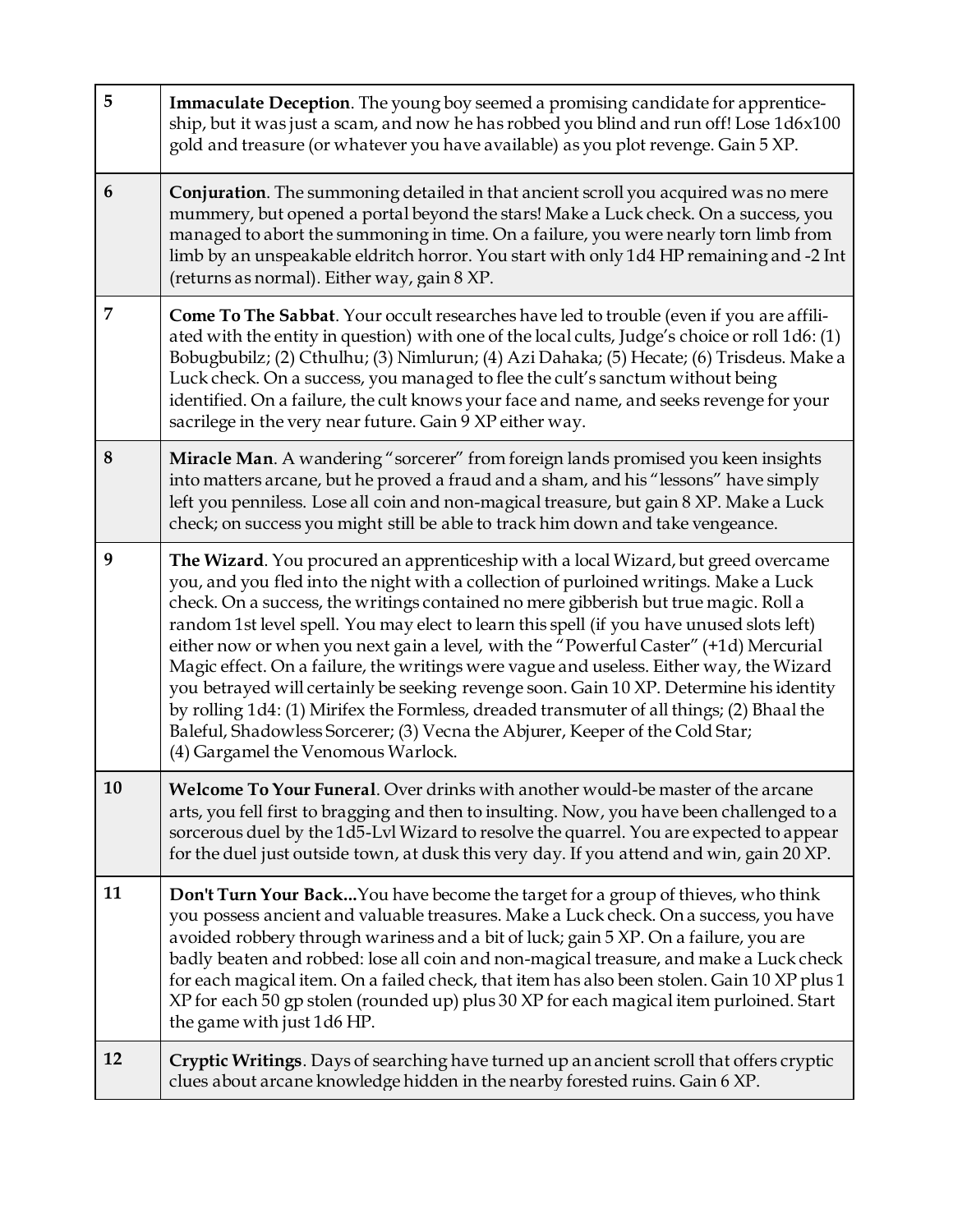| 13      | The Talisman. Through diligence and effort (or perhaps simple theft), you have come up<br>with an amulet that seems to offer some humble magical protection. Gain +1 Luck as<br>long as you have this charm. If you ever lose it, also lose -2 Luck at once.                                                                                                                                                                                                                                                                                                   |
|---------|----------------------------------------------------------------------------------------------------------------------------------------------------------------------------------------------------------------------------------------------------------------------------------------------------------------------------------------------------------------------------------------------------------------------------------------------------------------------------------------------------------------------------------------------------------------|
| 14      | A Secret. Your arcane researches have possibly yielded a minor breakthrough. Make a<br>DC 15 Intelligence check. On a success, gain 7 XP. You may also opt to re-roll the Mercu-<br>rial Magic effect for one spell you know, with a +20 bonus, but are stuck with the result.<br>On a failure, gain 4 XP. Either way, lose treasure and coin equal to 2d6x50 gp, up to the<br>full amount of your wealth.                                                                                                                                                     |
| 15      | Spellbound (By The Devil). Some useful noble fool fancies himself a student of the dark<br>arts and has heard (rightly or wrongly) of your many occult secrets, and is willing to pay<br>you for your advice and rare insight. Gain 6 XP and 1d10x50 gp.                                                                                                                                                                                                                                                                                                       |
| $16-21$ | United Abominations. You have, by selling your labor and through no small amount of<br>coin, purchased a short apprenticeship with a local sorcerer. Determine the wizard's<br>identity by rolling 1d4: (1) Mirifex the Formless, dreaded transmuter of all things; (2)<br>Bhaal the Baleful, Shadowless Sorcerer; (3) Vecna the Abjurer, Keeper of the Cold Star;<br>(4) Gargamel the Venomous Warlock. Gain 5 XP.                                                                                                                                            |
|         | Additionally, you may trade gold for XP on a 50 gp to 1 XP basis (maximum 50 XP may<br>be gained this way per month).                                                                                                                                                                                                                                                                                                                                                                                                                                          |
| 22      | Something Weird. You have stumbled upon truly rare secrets in your arcane researches.<br>Roll one random spell at a level higher than you can cast. You ken the rough workings of<br>that spell, and can choose to learn it once you gain access to the new spell level.                                                                                                                                                                                                                                                                                       |
|         | Additionally, you may trade gold for XP on a 50 gp to 1 XP basis (maximum 50 XP may<br>be gained this way per month).                                                                                                                                                                                                                                                                                                                                                                                                                                          |
| 23      | Digging Graves. Amid the ancient writings found in a forgotten tomb, you have disco-<br>vered a dark and terrible arcane scroll. Additionally, you may trade gold for XP on a 50<br>gp to 1 XP basis (maximum 50 XP may be gained this way per month). Determine the<br>scroll as follows (roll 1d12):<br>(1) Charm Person;<br>(2) Mending;<br>(3) Ward Portal;<br>(4) Ekim's Mystical Mask;<br>(5) Knock;<br>(6) Locate Object;<br>(7) Levitate;<br>(8) Lightning Bolt;<br>(9) Turn to Stone;<br>(10) Breathe Life;<br>(11) Polymorph;<br>(12) Magic Bulwark. |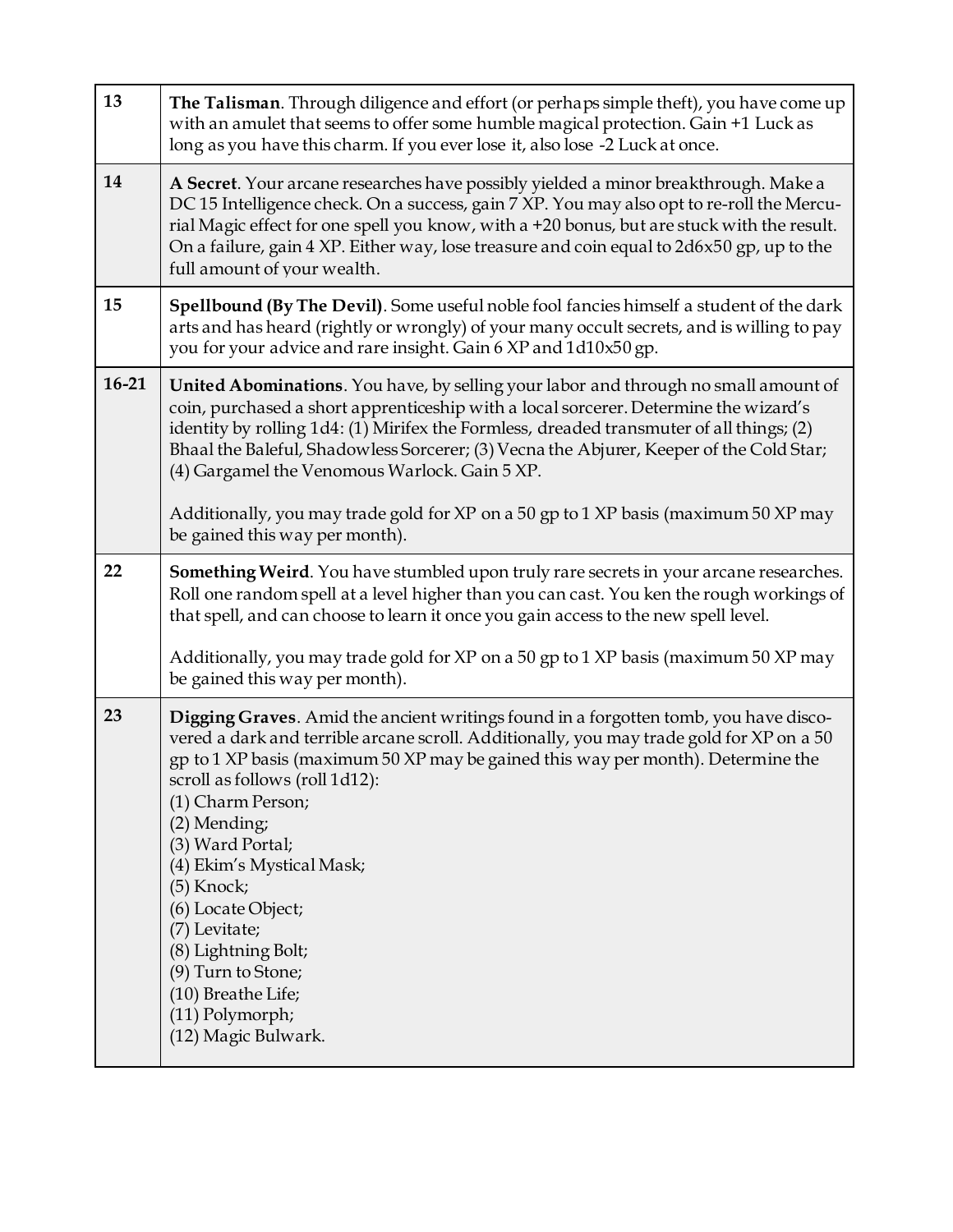| 24 | From The Other Side. You have gained the services of a familiar most useful, as deter-<br>mined below (roll 1d12 modified by Alignment: Lawful -2, Neutral +0, Chaotic +2):<br>(1) Garm, the Faithful Hound - Guardian Familiar, HP 10. Personality: Amiable, sleepy,<br>howling, keen nose for danger. Bonus to Wizard: +10 HP, +4 tracking rolls, followers<br>receive +2 to morale checks.<br>(2) Nevermore, the Quizzical Crow - Focal Familiar, HP 4. Personality: Curious, Loud.<br>Bonus to Wizard: +4 HP, +4 Search rolls, can speak simple phrases, likes and can find<br>shiny objects.<br>(3) Irena/Azrael, the Grey/Black Cat - Focal Familiar, HP 5, +1 att (1d4 dam).<br>Personality: Narcissistic, preening. Bonus to Wizard: +5 HP, +4 Move Silently rolls.<br>(4) Balur, the Stunted Dwarf - Guardian Familiar, HP 12. Personality: Freakish, "yes,<br>master", warts & hump, can speak. Bonus to Wizard: +12 HP.<br>(5) Jenkin, the Rat - Focal Familiar, HP 4, Int 6. Personality: Gushing, talkative, "righto,<br>guv". Bonus to Wizard: +4 HP, +4 Move Silently/Hide In Shadows rolls, grants infra-<br>vision 60'.<br>(6) Ganger, the Late - Guardian Familiar, HP 12. Personality: Groaning zombie, can<br>speak single words, shuffles, move 20'. Bonus to Wizard: +12 HP, +2 AC, but movement<br>reduced by -5'.<br>(7) Crawly, the Purple Viper - Arcane Familiar, HP 4. Personality: Hissing, cunning,<br>secretive. Bonus to Wizard: +4 HP, +4 Move Silently/Hide In Shadows rolls, grants any<br>one of the following spells (no Mercurial Magic): Ropework, Animal Summoning (snakes<br>only), or Snake Charm (as Cleric spell, but Minor Corruption if a natural 1 or 2 are rolled<br>on the spell check).<br>(8) Datboi, the Demonic Toad - Demonic Familiar, HP 5. Personality: Croaking, encou-<br>rages evil, constantly promotes Bobugbubilz and can teach his Patron Bond. Bonus to<br>Wizard: +5 HP, grants +4 to Fortitude saves, only 50% chance of absorbing Corruption,<br>grants ability to breathe underwater for 20 minutes.<br>(9) Kyaax, the Diabolical Imp - Arcane Familiar, HP 6, Int 7. Personality: Clever, sly,<br>murderous, promotes King Halgaz Bekur. Bonus to Wizard: +6 HP, grants +2 Luck that<br>regenerates each night, and the following spell (no Mercurial Magic): Animate Dead (as<br>Cleric spell) with +2 to spell check, but on a natural 1, corruption/misfire is as follows<br>(roll 1d6 modified by the inverse of Luck): (1-3) Misfire, undead rise and attack; (4)<br>Caster gaunt, loses 1 Per permanently, reek of death, etc.; (5) Caster cadaverous, loses 1<br>Sta permanently, etc.; (6+) Roll on the Major Corruption table.<br>(10) Itzal, the Leering Shadow - Guardian Familiar, HP 12 (immune to damage except<br>fire/magic, vulnerable to light), Int 12, +4 attack (1d6+2 dam, crit 1d12, Table U).<br>Personality: Sly, indirect, devious, evil laugh. Bonus to Wizard: +12 HP, +4 Hide/Sneak<br>rolls, infravision 60'. |
|----|-------------------------------------------------------------------------------------------------------------------------------------------------------------------------------------------------------------------------------------------------------------------------------------------------------------------------------------------------------------------------------------------------------------------------------------------------------------------------------------------------------------------------------------------------------------------------------------------------------------------------------------------------------------------------------------------------------------------------------------------------------------------------------------------------------------------------------------------------------------------------------------------------------------------------------------------------------------------------------------------------------------------------------------------------------------------------------------------------------------------------------------------------------------------------------------------------------------------------------------------------------------------------------------------------------------------------------------------------------------------------------------------------------------------------------------------------------------------------------------------------------------------------------------------------------------------------------------------------------------------------------------------------------------------------------------------------------------------------------------------------------------------------------------------------------------------------------------------------------------------------------------------------------------------------------------------------------------------------------------------------------------------------------------------------------------------------------------------------------------------------------------------------------------------------------------------------------------------------------------------------------------------------------------------------------------------------------------------------------------------------------------------------------------------------------------------------------------------------------------------------------------------------------------------------------------------------------------------------------------------------------------------------------------------------------------------------------------------------------------------------------------------------------------------------------------------------------------------------------------------------------------------------------------------------------------------------------------------------------------------------------------------|
|    | If the familiar dies, caster keels over in intense pain, loses HP permanently equal to fa-<br>miliar's maximum +1, and suffers a -5 spell check penalty until the next game.<br>If the Wizard already has a familiar, treat this result as '26' below, instead.                                                                                                                                                                                                                                                                                                                                                                                                                                                                                                                                                                                                                                                                                                                                                                                                                                                                                                                                                                                                                                                                                                                                                                                                                                                                                                                                                                                                                                                                                                                                                                                                                                                                                                                                                                                                                                                                                                                                                                                                                                                                                                                                                                                                                                                                                                                                                                                                                                                                                                                                                                                                                                                                                                                                                   |
| 25 | Holy Smoke. You have undergone a period of fasting, meditation and cleansing rituals.<br>Gain 6 XP. You may remove 1 level of any Corruption effect or Patron Taint, if applic-<br>able.<br>Additionally, you may trade gold for XP on a 50 gp to 1 XP basis (maximum 50 XP may<br>be gained this way per month).                                                                                                                                                                                                                                                                                                                                                                                                                                                                                                                                                                                                                                                                                                                                                                                                                                                                                                                                                                                                                                                                                                                                                                                                                                                                                                                                                                                                                                                                                                                                                                                                                                                                                                                                                                                                                                                                                                                                                                                                                                                                                                                                                                                                                                                                                                                                                                                                                                                                                                                                                                                                                                                                                                 |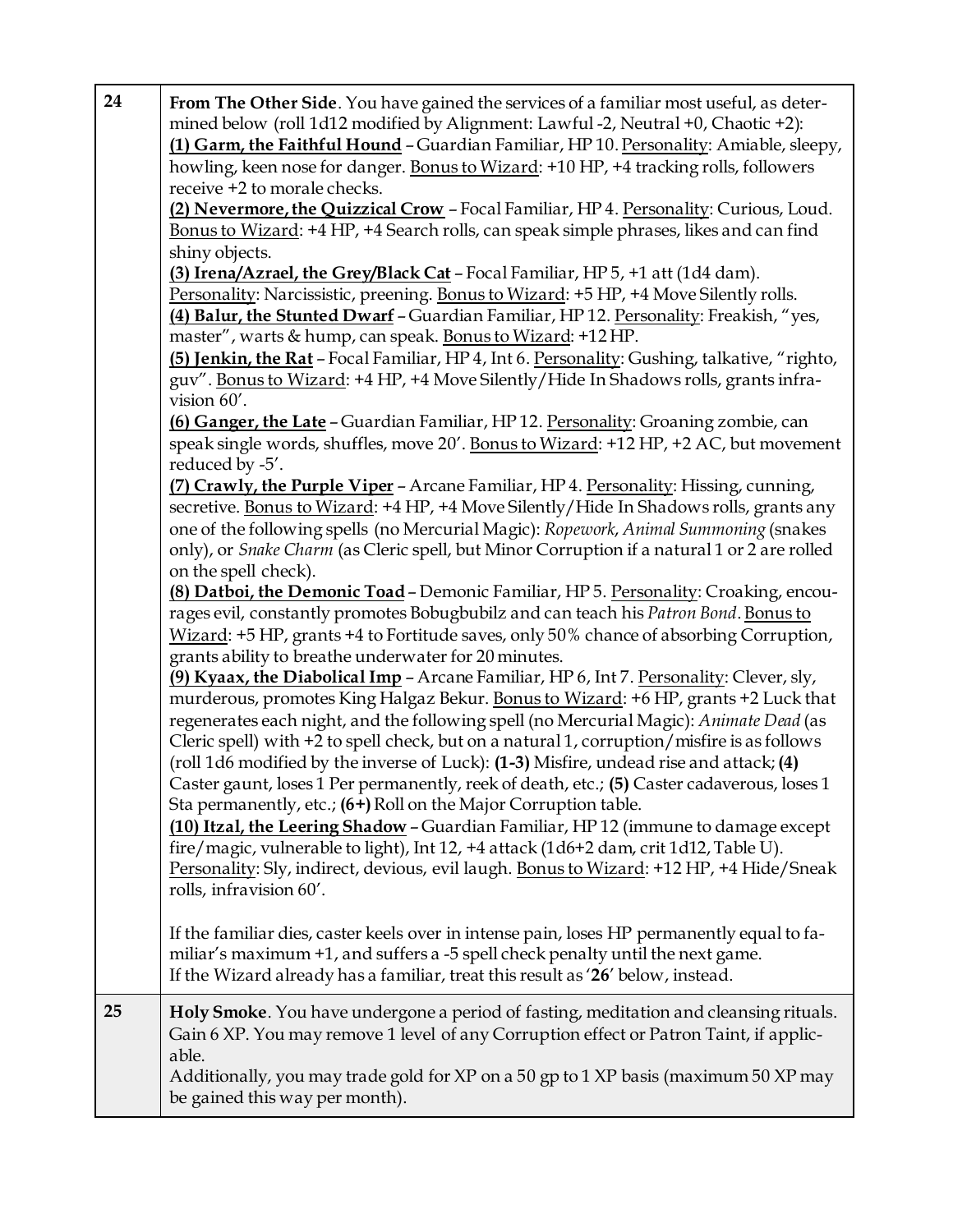|    | have also found a suitable companion, a novice adventurer whom you have taken under<br>your wing. Roll a 0-level character, who will now accompany you as a henchman, re-<br>ceiving a +4 morale bonus as long as you are present. After 1 adventure, you may spend<br>10 XP to level him up. The companion is run by you or the Judge, but only receives XP if<br>you give him some of yours. If your main PC ever dies, you may immediately take<br>control of the henchman, at his current level.<br>Additionally, you may trade gold for XP on a 50 gp to 1 XP basis (maximum 50 XP may                                                                                                                                                                                                                                                                                                                                                                                                                                                                                                                                                                                                     |
|----|-------------------------------------------------------------------------------------------------------------------------------------------------------------------------------------------------------------------------------------------------------------------------------------------------------------------------------------------------------------------------------------------------------------------------------------------------------------------------------------------------------------------------------------------------------------------------------------------------------------------------------------------------------------------------------------------------------------------------------------------------------------------------------------------------------------------------------------------------------------------------------------------------------------------------------------------------------------------------------------------------------------------------------------------------------------------------------------------------------------------------------------------------------------------------------------------------|
|    | be gained this way per month).                                                                                                                                                                                                                                                                                                                                                                                                                                                                                                                                                                                                                                                                                                                                                                                                                                                                                                                                                                                                                                                                                                                                                                  |
| 27 | Hook In Mouth. In your arcane researches, you have found cryptic clues to a rite that, if<br>successful, would bond you to a mighty supernatural power. Roll 1d6 for the potential<br>Patron, or simply choose if the Judge allows: (1) Sezrekan; (2) Yddgrrl; (3) Bobugbubilz;<br>(4) King of Elfland; (5) Obitu-Que; (6) choose randomly. You may opt to learn the<br>relevant Patron Bond spell when you next have a spell slot.                                                                                                                                                                                                                                                                                                                                                                                                                                                                                                                                                                                                                                                                                                                                                             |
|    | Additionally, you may trade gold for XP on a 50 gp to 1 XP basis (maximum 50 XP may<br>be gained this way per month).                                                                                                                                                                                                                                                                                                                                                                                                                                                                                                                                                                                                                                                                                                                                                                                                                                                                                                                                                                                                                                                                           |
| 28 | Heir Apparent. Your arcane researches have progressed well, and you have also found a<br>suitable apprentice! Make a random 0-level character; for occupation roll 1d20:<br>(1) Alchemist;<br>(2) Beggar;<br>(3) Cutpurse;<br>$(4) \text{Cook};$<br>(5) Elven Scholar;<br>(6) Elven Sorcerer's Apprentice;<br>(7) Farmer;<br>(8) Gongfarmer;<br>(9) Peddler;<br>$(10)$ Potboy;<br>(11) Ragpicker;<br>(12) Rat Catcher;<br>(13) Scholar;<br>$(14)$ Scribe;<br>(15) Servant;<br>(16) Street Urchin;<br>(17) Swineherd;<br>(18-20) Wizard's Apprentice.<br>The apprentice has stats and equipment as normal, but his Intelligence is rolled by taking<br>a base 10 and then rolling +2d4 (no bonus for occupation). That character will now be<br>your follower, is incredibly loyal, and receives a +4 morale bonus as long as you are<br>present. After one adventure, you may spend 10 XP to level him up. The apprentice is<br>run by you or the Judge, but only receives XP if you give him some of yours. If your<br>main character ever dies, you may immediately take control of the apprentice, at his<br>current level. Additionally, you may trade gold for XP on a 50 gp to 1 XP basis |